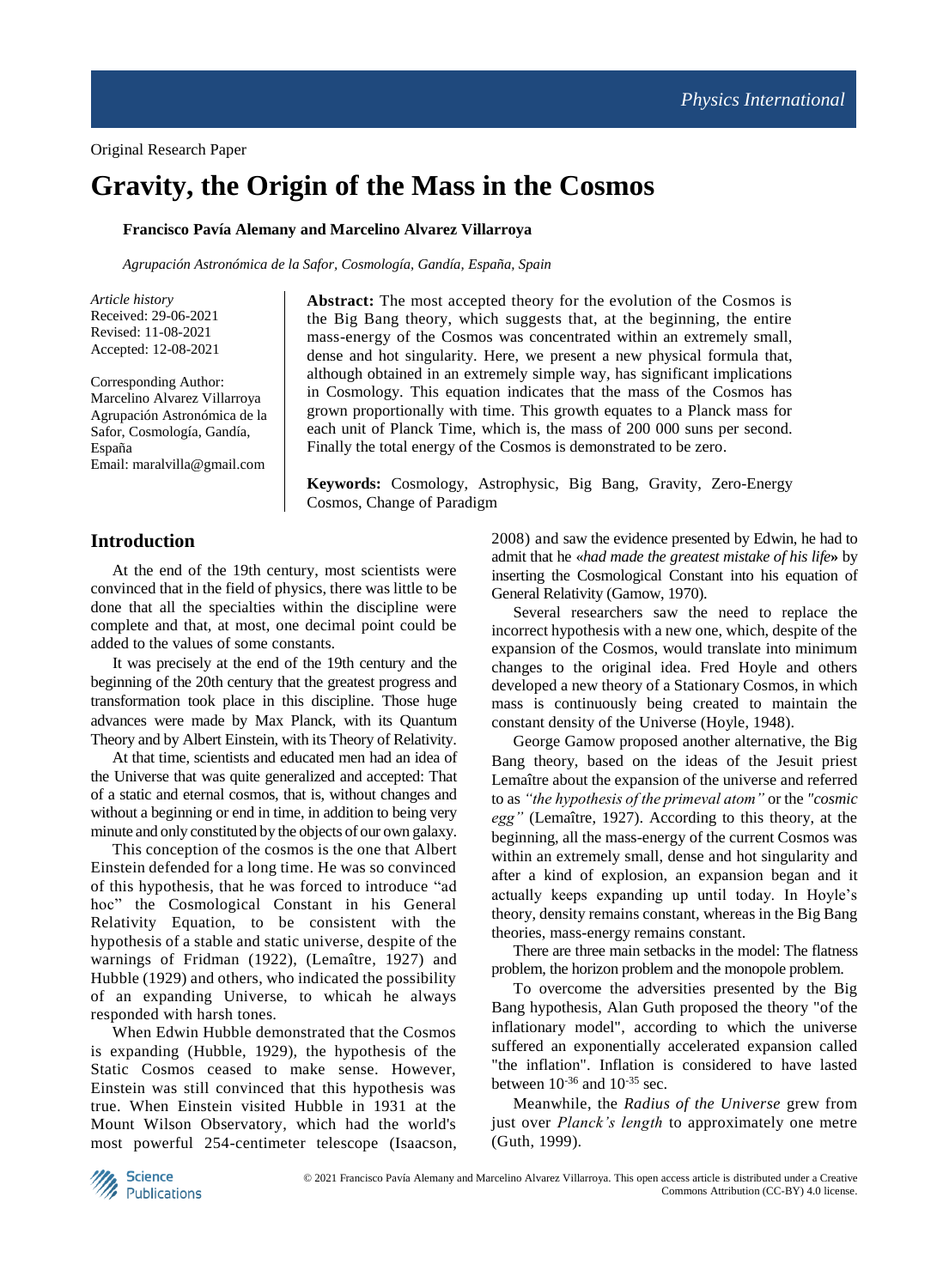Guth, in the appendix of his aforementioned publication, also contributed the idea that:

*«energy is released when a gravitational field is created…which should be negative*».

By 1973 some ideas have already been presented that defended that the entire Universe could arise from a fluctuation of the vacuum without violating the conservation laws, by compensating the positive energy of the mass with the negative gravitational energy (Fomin, 1973) and (Tryon, 1973).

Alexander Vilenkin contributed the theory that the universe was created out of nothing (Vilenkin, 1982).

Several authors do not believe in the Big Bang theory as a cosmological model and have proposed alternative theories. Peter Lynds proposed the model of *a universe that is repeated an infinite number of times and* as a consequence, time is cyclical (Lynds, 2006).

We should note that none of the theories that have been mentioned, including the Big Bang theory, relies on a mathematical-physical basis; these are speculative theories that have been more or less credible in their time. The Big Bang theory with the Inflation is currently accepted by the academic world.

Steven Weinberg in *"The first three minutes"* shows us how the primitive universe developed in preparation to evolve into the present cosmos (Weinberg, 1978).

However, the great question about the origin of the *"initial singularity",* the *"primeval atom"* or the *"cosmic egg"* remains*.* Krauss (2013) and other authors have proposed the idea that:

« *In quantum gravity, universes can and indeed always will, spontaneously appear from nothing. Such universes need not be empty, but can have matter and radiation in them, as long as the total energy, including the negative energy associated with gravity, is zero»*.

Here we present a new equation that responds to our concerns, providing the new theory of the Cosmos with a mathematical-physical basis and explaining the origin of mass-energy in the Cosmos, with gravity playing a fundamental role. Moreover, this equation allows us to state that the total energy of the Cosmos is zero.

#### **Dimensional Expression of Mass**

Based on the following two basic expressions,  $F = G \frac{Mm}{D^2}$  expressed dimensionally as:

 $[F] = [GM^2L^2]$ (1)

 $F = ma$  expressed dimensionally as:

$$
[F] = [MLT^{-2}]
$$
 (2)

Equating both expressions:

$$
\left[ GM^2L^2\right] = \left[ MLT^{-2}\right]
$$

By simplifying the Mass term, we obtain:

$$
\left[M\right] = \left[G^{-1}\mathcal{L}^2T^{-2}\right] \tag{3}
$$

To transform this expression into an equivalent expression with an easier interpretation, we can express the length "*L*" as a function of the speed of light in the vacuum "*c*" and the time "*T*" in the following form:

$$
[L] = [c \ T]
$$

Obtaining the following expression:

$$
[M] = \left[c^3 G^{-1} T\right] \tag{4}
$$

The constants  $[G] = [L^{3}M^{-1}T^{-2}]$  and  $[c] = [LT^{-1}]$  can be considered in their double function, either as a kind of dimensional parenthesis within the expression, or as universal constants, as long as the dimensional homogeneity of the expression is preserved.

This is a very simple deductive process that provides us with an extremely simple expression with a profound meaning.

In this expression  $[M] = [c^3G^{-1}T]$ , the mass "*M*" is dimensionally a function of two universal constants "*c*" and "G" (dimensional constants with values that depend on the system of units used) and a single variable of time "*T*".

Expression (4) is not a physical formula because it has been deduced from dimensional equations, which can mask the existence of non-dimensional constants. It can be converted into a physical formula by introducing a dimensionless constant "*K*" in the following way:

$$
M = Kc^3G^{-1}T
$$

Although expression 4 clearly shows that the mass "*M*" grows proportionally with time, it is necessary to determine the value of the possibly dimensionless constant "*K*", which when added to the two dimensional constants "*c*" and "*G*", transforms expression 4 into a physical equation that allows quantitative results to be obtained.

# **Obtaining the Value of "K" for Planck Time**

Directly using the expressions corresponding to the Planck Mass "*MP*" and Planck Time "*TP*" (Sanchez, 1997), we obtain the following: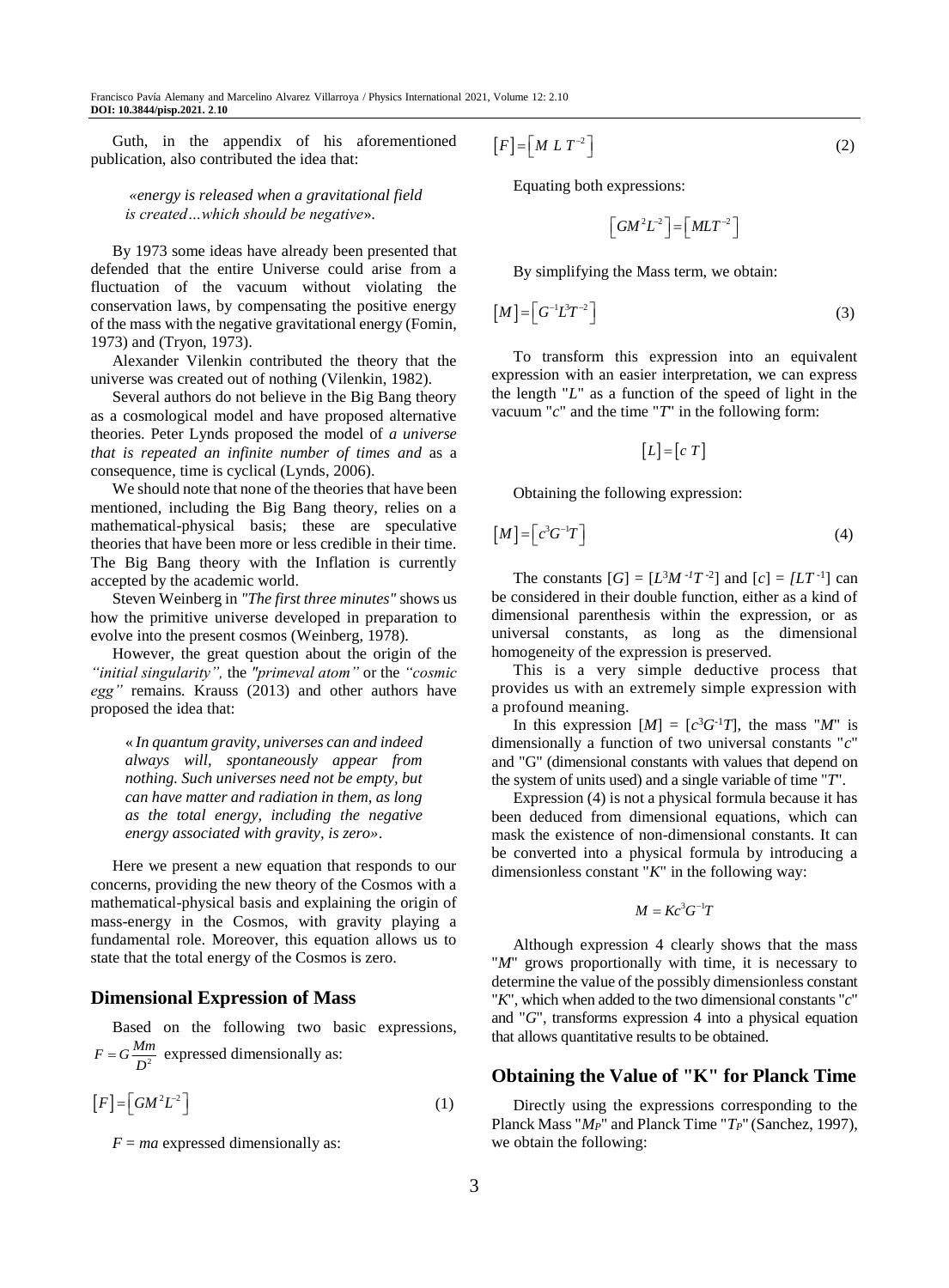$$
M_{p} = \sqrt{\hbar c / G}; \ T_{p} = \sqrt{\hbar G / c^{5}}; \ M_{p} / T_{p} = c^{3} / G
$$
  
\n
$$
Mp = c^{3} G^{-1} T_{p}
$$
\n(5)

For the particular case of the Planck Time, we verify that the dimensional expression of mass (4) corresponds with formula 5, which was obtained from the definition of the Planck units, i.e., the value of *K* is 1.

The correspondence between (4) and (5) shows that expression:

$$
Mp = c^3 G^{-1} T_p \tag{6}
$$

represents the correct physical equation.

# **Interpreting the Equation**  $M_p = c^3 G^{-1} T_p$

The interpretation of Eq. 6 provides us with a very different conception of the Cosmos from the established one:

1. For  $T = 0$ , the mass  $M = 0$ .

- 2. The mass grows proportionally with time. Therefore, we have the history of the mass of the Cosmos.
- 3. The relationship between the universal constants " $c^3/G$ " seems to be generating the mass.
- 4. In Eq. 6, time "T" appears as an absolute value. However, it doesn't necessarily have to be the independent absolute variable. In expression 3, if we substitute  $[T]$  for  $[L/c]$ , instead of substituting  $[L]$  for [cT], we will obtain the following expression:  $M=c^2G^{-1}L$ , rather than Eq. 6. In this case, "space" would be the absolute variable, "*L*" the size of the radius of the Cosmos and thus, time "*T*" would be a consequence, that should be interpreted as the magnitude that measures how light travels across the Cosmos. Taking all of this into consideration, for simplicity's sake, we will consider time "*T*" as an absolute variable, from now on.

# **Determination of the Growth Rate of the Mass of the Cosmos**

We can apply equation 6, to the history of the Cosmos. Assuming that the mass of the cosmos grows proportionally with time, we can calculate the mass of the Cosmos after the first second of existence and its growth rate per second,  $\Delta M s^{-1}$ , based on the following:

$$
G = 6.674 \times 10^{-11} m^3 kg^{-1} s^{-2}; c = 3 \times 10^8 m s^{-1}
$$

By derivation of the equation 6 we obtain  $dM/dT =$  $c^3G^{-1}$  *dM*/*dT* = 4×10<sup>35</sup> *kgs*<sup>-1</sup>;  $\Delta Ms^{-1} = 4 \times 10^{35}$  *kgs*<sup>-1</sup>.

Assume that the mass of the Sun is  $2\times10^{30}$  kg (Martínez *et al.*, 2005), which corresponds to  $\Delta M s^{-1}$  =  $2 \times 10^5$  suns per second.

That is, a mass equivalent to 200 000 suns per second is generated**.**

# **Determination of the Mass of the Cosmos Created from the Beginning**

The current cosmology estimates the present age as: 13.7 billion years, (WMAP, 2012). Since the beginning of the Cosmos, the elapsed time in seconds is approximately  $4.32\times10^{17}$  s

Applying the obtained growth rate, it gives us a total mass of the Cosmos today that is equivalent to  $8.64\times10^{22}$ suns. According to our calculations  $8.64 \times 10^{22}$  suns x  $2\times10^{30}$  kg per sun = 1.73x10<sup>53</sup> kg.

## **Is this Mass Compatible with other Estimates**

In a simple, straightforward and unpretentious way: Assuming  $10^{11}$  to  $4\times10^{11}$  stars in our Galaxy (Masetti, 2015) and assuming  $2.46 \times 10^{11}$  galaxies in the Cosmos (Conselice, 2016), we would have the equivalent of  $2.46\times10^{22}$  to  $10^{23}$  stars in the Universe.

Which is of the same order of magnitude calculated by the expression 6 of  $8.64 \times 10^{22}$  suns.

The current estimate of the mass of the observable universe, obtained by other means, is  $10^{53}$  kg (Deshpande and Yoshida, 2019), not far from of the one of our calculations  $1.73\times10^{53}$  kg.

# **The Cosmos in Planck Time**

Using the formula for mass in expression 6, we calculate the amount of mass that could be created in the so-called Planck Time. More decimals are used in order to achieve a higher precision:

$$
c = 299\,792\,458ms^{-1}; \quad G = 6.67408 \times 10^{-11} m^3 kg^{-1} s^{-2}
$$
  
In the Planck time,  $T_p = 5.39\,106 \times 10^{-44} s$   

$$
M_p = c^3 G^{-1} T_p; \quad M_p = 21.7643 \times 10^{-9} kg
$$

That is, 21.7643 micrograms, which coincides with the Planck Mass.

We can say that the Planck Mass "*MP*" was the mass of the Cosmos when its age was the Planck Time "*TP*".

Given that mass is proportional to time, this allows us to affirm that the growth rate of the mass of the Cosmos is one Planck Mass for each unit of Planck Time elapsed.

The foregoing confirms that the deduced equation represents the evolution of the mass-energy of the Cosmos from Planck's time to the present and also in the future.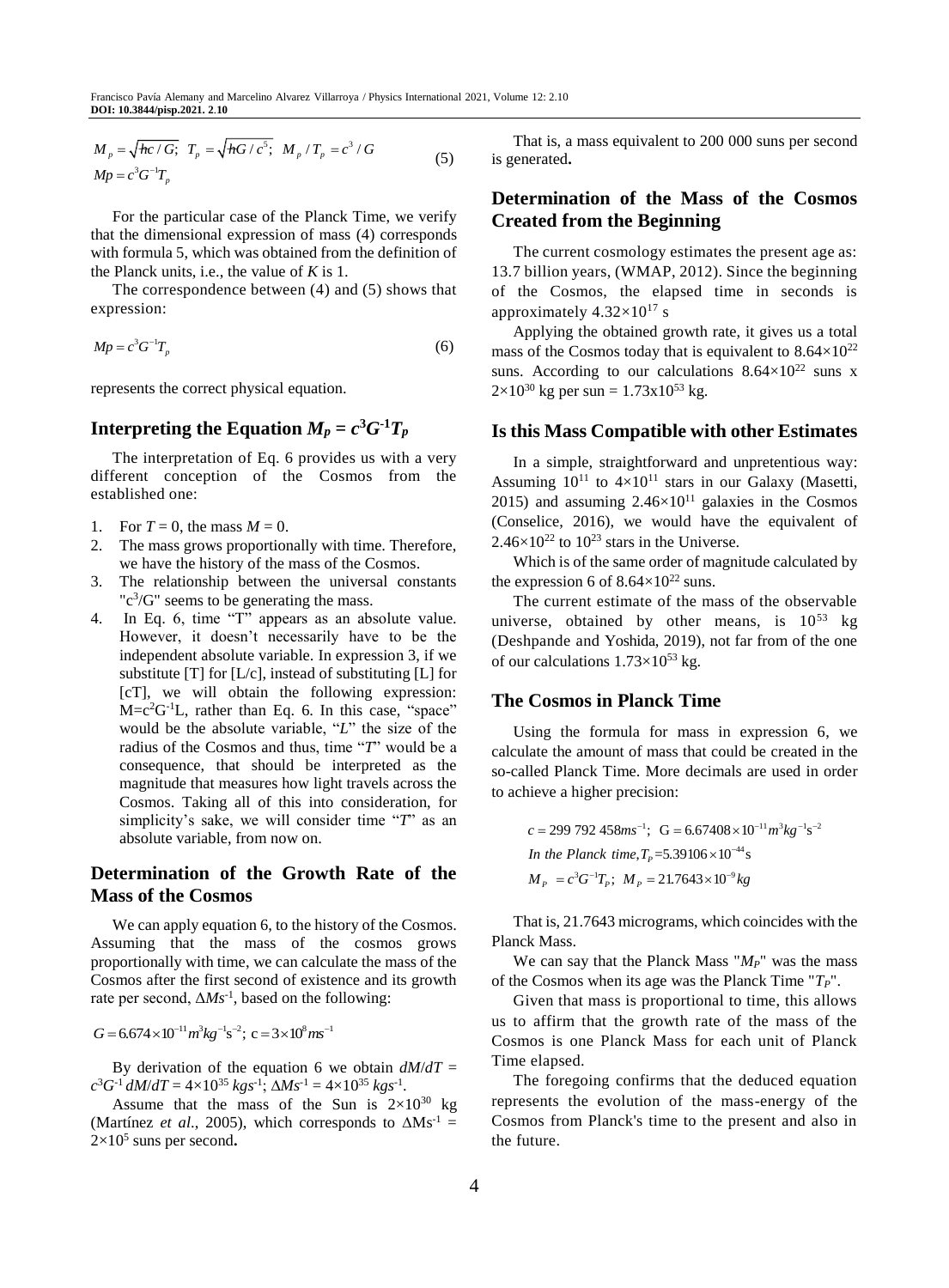# **The Universal Constant "@"**

Equation 6 quantified the growth of the mass of the Cosmos and its value at any point in the evolution of the Cosmos. However, the reason for this creation of matter is not clear. In exchange for what is this mass being created? To support this understanding, we have introduced a new universal constant.

We consider that there are four interactions in nature and that at the beginning, they were all connected.

Close to the Planck Time, that is, at approximately  $10^{-43}$  seconds after the start of everything, the first of these interactions, the Force of Gravity, became independent.

At approximately  $10^{-37}$  seconds, the Strong Nuclear Force became independent.

Finally, at 10-12 seconds, the Weak Nuclear Force was separated from the Electromagnetic Force.

In this way, it turns out that the electromagnetic force**,** which is responsible for light, is a consequence of the last separation between interactions**.**

If we admit that the velocity of propagation of the gravitational fields, to which we assign the symbol "@", is identical to the speed of light in a vacuum "c" (e.g., Abbott B. P. 2017) and assuming that in the cosmic origin, the gravitational fields pre-existed the electromagnetic fields, we must admit that "@" is the cause and "c" is a consequence, so the propagation velocity of the gravitational fields "@" must be considered to be the true universal constant in substitution of "c".

Although "c" and "@" have quantitatively identical values, they are very different conceptually and we advise that the new constant should be introduced in deductions and calculations.

These ideas were explained by Pavía **(**2004) who argued that the appropriate equation for energy should be:

$$
E = m\,\mathcal{Q}^2\tag{7}
$$

# **The Equation of the Mass-Energy of the Cosmos**

If in Eq. 6, we substitute "c" for " $@$ ", we obtain the final form of the equation sought, that is the equation of the mass-energy of the Cosmos:

$$
M = \mathcal{Q}^3 G^{-1} T \tag{8}
$$

The "M", which represents mass-energy expressed in mass, is a function of two universal constants (in this case, both constants are related to gravitational fields) and a single variable, the time "T".

In this expression 8, it is evident that the creation of mass-energy is the counterpart of the expansion of the Gravitational Field with " $@^{3}G^{-1}$ " being the part of the expression responsible for the creation of mass-energy, from Planck Time to the present and will continue to be so in the future. It also suggests that the formation of mass-energy occurs as a by-product of the continuous increase of the gravitational field, which generates space.

Considering expression 7, the equation equivalent to 8 expressed in energy is:

$$
E = \mathcal{Q}^5 G^{-1} T \tag{9}
$$

## **The Substitution of "***c***" by "@"**

We have seen how the substitution of "*c*" by "@" provides a better interpretation of expression 6 when obtaining Eq. 8.

We must also remember that close to the Planck Time, the electromagnetic interaction was not decoupled, so there was no "*c*", which strengthens our proposal to generalize the substitution of "*c*" with "@".

Therefore, we should express the Planck units as:

$$
M_{P} = \sqrt{\frac{\hbar \omega}{G}}; \quad T_{P} = \sqrt{\frac{\hbar G}{\omega^{5}};} \quad L_{P} = \sqrt{\frac{\hbar G}{\omega^{3}}}
$$

From them, we directly obtain the following:

$$
M_P = \mathcal{Q}^3 G^{-1} T_P
$$

Likewise, the Planck Energy is given by:

$$
E_p = \mathcal{Q}^5 G^{-1} T_p
$$

## **Conservation** of **Energy** and  $M = \mathbb{Q}^3 G^{-1} T$

The principle of energy conservation requires a first adaptation as a result of Einstein's formulation of the equation of energy as a function of the rest mass,  $E =$ *mc*<sup>2</sup> (Stachel, 2001); from this first moment, the binomial "*mass-energy"* must be considered as the magnitude that remains constant.

The equation  $M = \mathcal{Q}^3 G^{-1}T$ , where "*M*" represents the continuous increase of mass-energy, forces us to reconsider for a second time the law of energy conservation. Now, we find ourselves not with a conservative system, but with an evolutionary system, in which the mass-energy, that we now express separately, increases without end:

$$
E\,/\,{\textstyle\bigoplus}^2+M={\textstyle\bigoplus}^3\,G^{\text{-}1}T
$$

For the cited principle to conform to the conservative aspect, we must express it according to the following equation in a homogeneous way and referred to energy yields: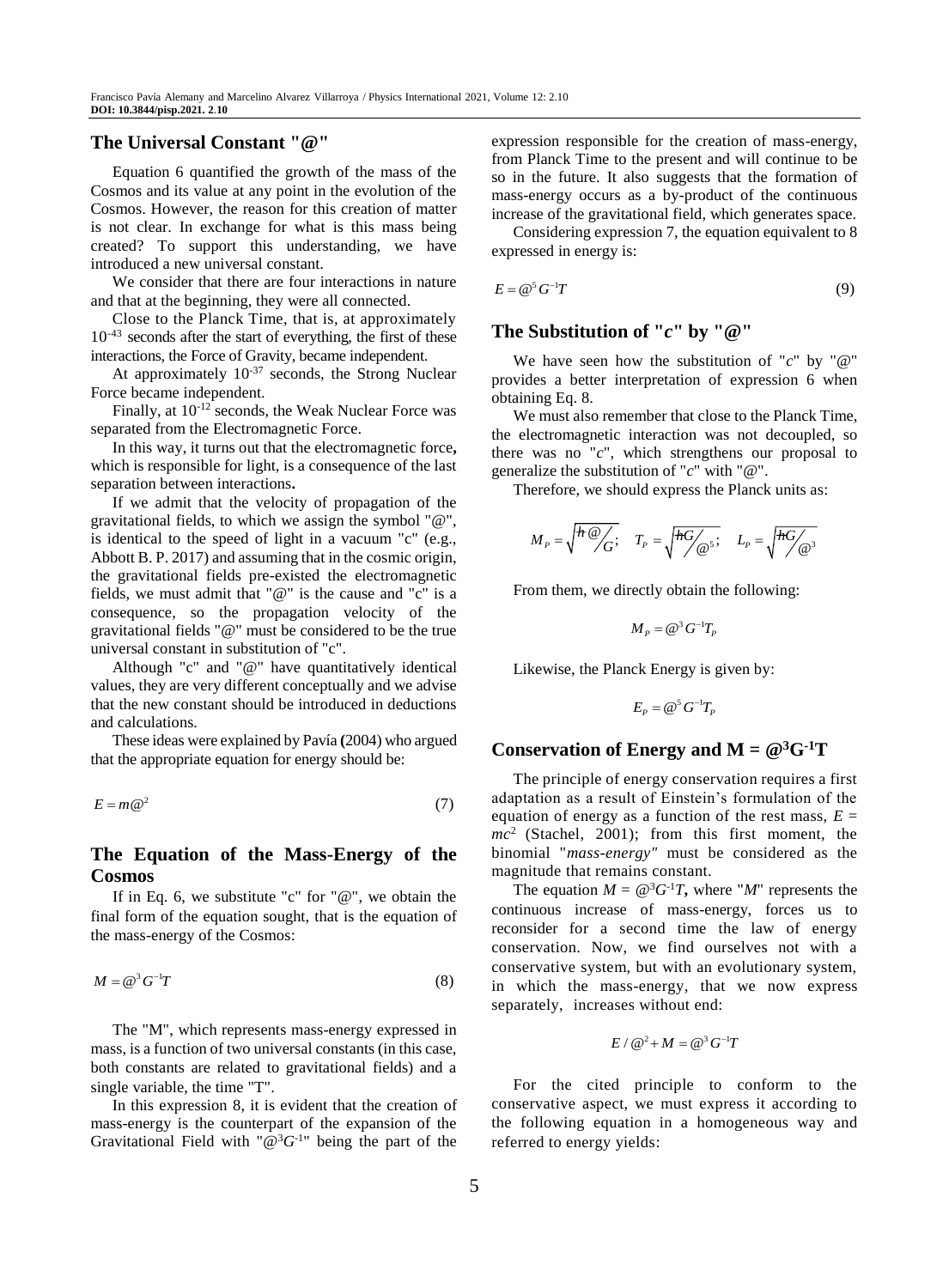$$
E + M \mathcal{Q}^2 - \mathcal{Q}^5 G^{-1} T = 0 \tag{10}
$$

The totality of the *energy, mass and including the negative energy associated with gravity* of the Cosmos remains equal to zero, regardless of the elapsed time.

## **The Total Energy of the Cosmos is Zero**

In equation 10 the part of the energy associated with gravity "*G*.*E*" it is:

$$
G.E. = -\,\mathcal{Q}^5\,G^{-1}T
$$

If we multiply and divide by "G@T", we will have:

$$
G.E. = -G \, @^6 \, G^{-2} T^2 \, / \, @T; \quad G.E. = -GM^2 \, / \, R
$$

This expression is not equivalent to the energy of gravitational cohesion or potential energy, since the latter represents the energy that has to be applied to the system so that it stops being united by the attraction of gravity, that is, separating the components infinitely. The value in this case of the Potential Energy, "P.E." would be  $P.E. = 3GM^2/5R$ .

The following demonstrations are redundant, given the way in which we have obtained the energy associated with gravity. However, we consider them explanatory.

We present the formula  $M = \mathbb{Q}^3 G^{-1}T$ , which shows that the mass-energy of the Cosmos grows proportionally with time. This expression is consistent with a view of the Cosmos as a gravitational sphere with a radius "R" that corresponds to the distance travelled at the propagation speed of the gravitational fields "@" in a time "*T*", that is  $R = \omega T$ , wherein the mass and energy are given by expression  $M = \mathcal{Q}^3 G^{-1} T$ .

Energy of the rest mass is  $E = \mathcal{Q}^5 G^{-1}T$ .

The energy associated with the gravity of the Cosmos applying  $G.E = -GM^2$ /  $@T$  yields  $G.E. = -@^5G^{-1}T$ .

We observe that the energy associated with the gravity of the Cosmos has a negative sign and grows in absolute value with time. We can see that the two expressions are identical except for the opposite signs, i.e., the sum of the energy corresponding to the mass-energy created in a time "T" (as given by our formula) and the energy associated with gravity of the mass of the Cosmos with radius  $R = \omega T$ , is equal to zero.

We next re-formulate the problem in terms of Planck Time. We do not consider the formula for the mass of the Cosmos but instead Planck units are directly used as follows:

$$
M_{P} = \sqrt{\frac{\hbar Q}{G}}; \ \ T_{P} = \sqrt{\frac{\hbar G}{Q} \cdot ; \ \ L_{P}} = \sqrt{\frac{\hbar G}{Q} \cdot }.
$$

The energy equivalent to the Planck Mass is:

$$
E_p = M_p \omega^2; \quad E_p = \sqrt{\frac{\hbar \omega^5}{G}}
$$

The energy associated with gravity in Planck Time "G.E.<sub>TP</sub>" for a Planck Mass within a sphere with a radius of the Planck Length (that is, not within a cube) is:

$$
G.E_{\tau P} = -GM_P^2 / L_P; \quad G.E_{\tau P} = -G \frac{h \omega}{\sqrt{hG \omega}}; \quad G.E_{\tau P} = -\sqrt{h \omega^5 / G}
$$

From the Planck units we obtain that the amount of the energy equivalent to the Planck Mass in Planck Time has the same absolute value but with the opposite sign as the energy associated with gravity, so that the resulting value of the of the sum is null.

According to Eq. 8, only one quantum leap was needed to generate our entire cosmos, from which gravity, with its gravitational constant "*G*", its propagation velocity "@" and time "T", arose.

It is from the Planck Time "*TP*", with an initial mass equal to the Planck Mass " $M_P$ " and a space equal to a sphere of radius the Planck Length "*LP*", that the Cosmos has been evolving, growing its radius and its mass-energy proportionally to time, while the energy associated to gravity has also grown with time the same value, but with a negative sign, being null the resulting value.

These results provide a new and clear vision of a Cosmos that was born out of nothing and, in energetic terms, is nothing.

#### **Discrepancies with the Steady-State Theory**

Given that mass is continuously being created, the cited formula 8 suggests that we are returning to the steady-state theory, as defended by Fred Hoyle, among others, in the middle of the 20th century. These cosmologists claimed that the Cosmos was invariant and that the decrease in its density caused by expansion, was compensated for by the continuous creation of mass.

Despite this apparent similarity to our proposal, there are two facts that completely differentiate our theory from the ideas of Hoyle and the followers of his theory:

- Our theory is consistent with an equation deduced mathematically from physical formulas. Whereas Hoyle and his followers defended their theory solely based on the idea of keeping the density of the Cosmos constant
- According to Hoyle, the created matter compensates for the decrease in density as a consequence of expansion. According to our formula, mass grows proportionally with time, while volume grows as the cube of time. Therefore, the density of the Cosmos decreases as a quadratic function of time, not fulfilling the requirements of the steady-state theory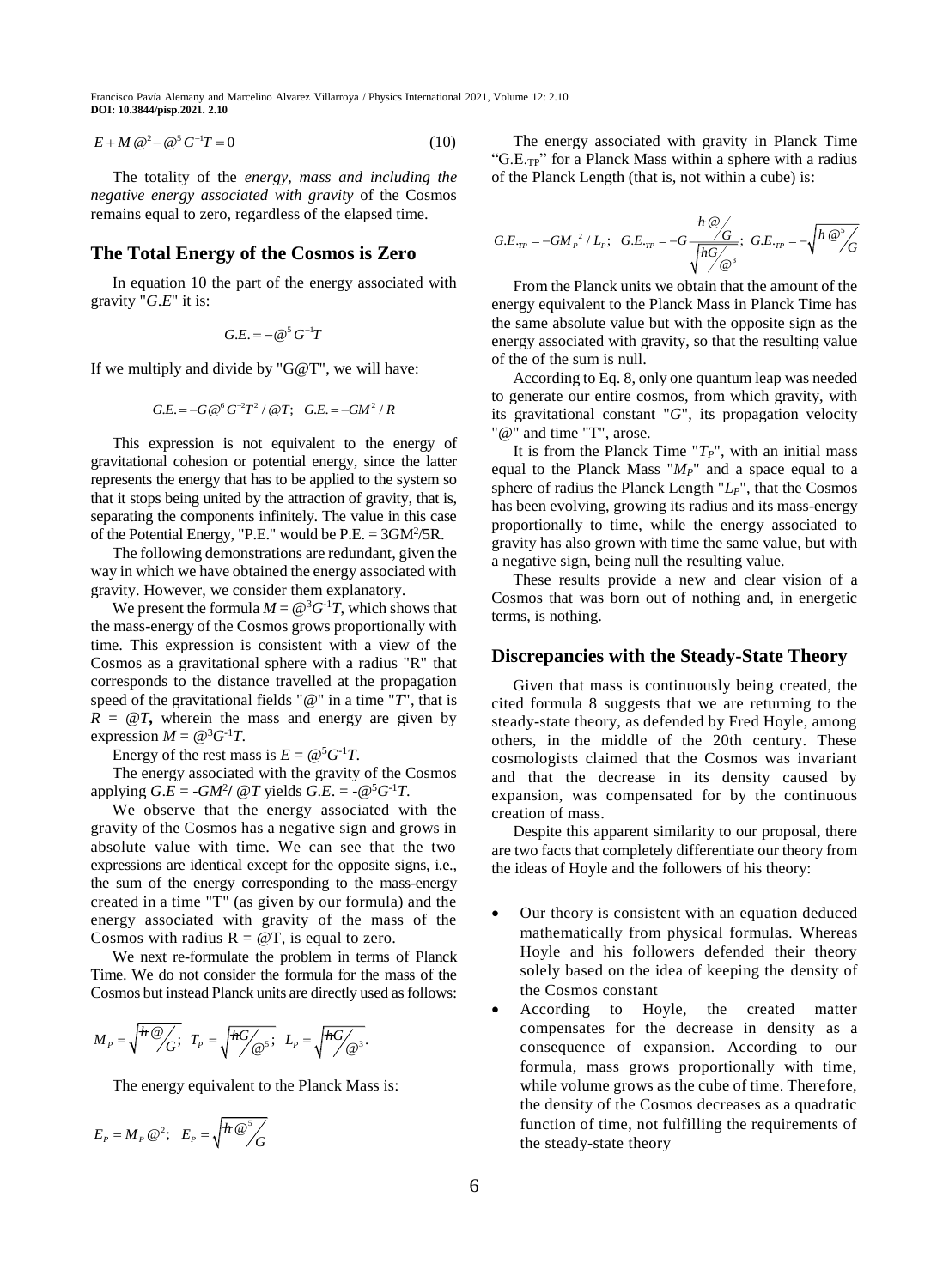# **Differents Methods to Obtain M = @<sup>3</sup>G-1T**

At the beginning of this study we have obtained the equation  $M = \mathcal{Q}^3 G^{-1} T$ , but in reality we have been able to achieve this expression in five different ways, which shows that it is hidden within many laws of physics and nature.

#### *Newton's equations*

The first one has been obtained from the two Newton's equations, using the Planck Units in order to get the dimensionless constant "K".

#### *Planck Units*

The second one is a consequence of the expression obtained from the Planck Units,  $M_P = \mathcal{Q}^3 G^{-1} T_P$ , which is used to demonstrate that the value of "K" is the unit. If we multiply both sides in such equation by a positive integer "*N*", we obtain the following formula:

$$
M = NM_p = \mathcal{Q}^3 G^{-1}NT_p
$$

Which clearly states that the mass grows proportionally with the elapsed "quanta of time" or "Plank times".

#### *Gravitational Interaction*

time are the following:

The third, considering that the first interaction to be decoupled was Gravity, with its universal constant "G" and its propagation velocity constant " $@$ ", at the same time that time "T" emerged, we resort to a procedure similar to the one used by Planck to obtain the system of "Planck Units". In this case we will consider that the fundamental dimensions can be expressed in terms of the two universal constants, "G" and "@" and of a variable, the time "*T*".

We try to obtain these dimensions (which we will call universal), universal Length "*Lu*", universal Mass "*Mu*" and universal Time " $T_u$ " as a function of  $\omega$ , *G*, *T*.

For this we will use the powerful Dimensional Analysis. The dimensional expressions of these constants and

$$
[\mathcal{Q}]=[\mathit{LT}^{-1}]; \quad [G]=[\mathit{L}^3M^{-1}T^{-2}]; \quad [T]=[T]
$$

1. To express the universal Length  $L_{\upsilon}$ , in terms of the two constants of Gravity and Time, we propose the following equation:

$$
L_{\mu} = \mathcal{Q}^{\alpha} G^{\beta} T^{\gamma}
$$

Matching the exponents:

$$
(L) \qquad 1 = \alpha + 3\beta + 0
$$

$$
(M) \qquad 0 = 0 - \beta + 0
$$

$$
(T) \qquad 0 = -\alpha - 2\beta + \gamma
$$

With these three equations:

$$
\alpha = 1; \quad \beta = 0; \quad \gamma = 1
$$

Achieving what we will designate Universal length equivalent to the radius of the Universe  $L_u = \omega T$ 

2. To obtain the universal Mass  $M_u$ , in terms the two constants of Gravity and Time, we propose the following equation:

$$
M_{\mu} = \mathcal{Q}^{\alpha} G^{\beta} T^{\gamma}
$$

Matching the exponents:

$$
(L) \qquad 0 = \alpha + 3\beta + 0
$$

$$
(M) \qquad 1 = 0 - \beta + 0
$$

$$
(T) \qquad 0 = -\alpha - 2\beta + \gamma
$$

With these three equations:

$$
\alpha = 3; \quad \beta = -1; \quad \gamma = 1
$$

which results in the following expression for the Universal Mass:

$$
M_u = \mathcal{Q}^3 G^{-1} T
$$

Such expression, coincides with the one that we defined as Mass of the Cosmos:

3. In order to get the universal time  $T_u$ , in terms of the two constants of Gravity and time, we propose the following equation:

$$
T_u = \mathcal{Q}^\alpha G^\beta T^\gamma
$$

Matching the exponents:

$$
(L) \qquad 0 = \alpha + 3\beta + 0
$$

$$
(M) \qquad 0 = 0 - \beta + 0
$$

$$
(T) \qquad 1 = -\alpha - 2\beta + \gamma
$$

With these three equations:

$$
\alpha = 0; \ \beta = 0; \ \gamma = 1
$$

Achieving what we will designate Universal Time:  $T_u = T$ .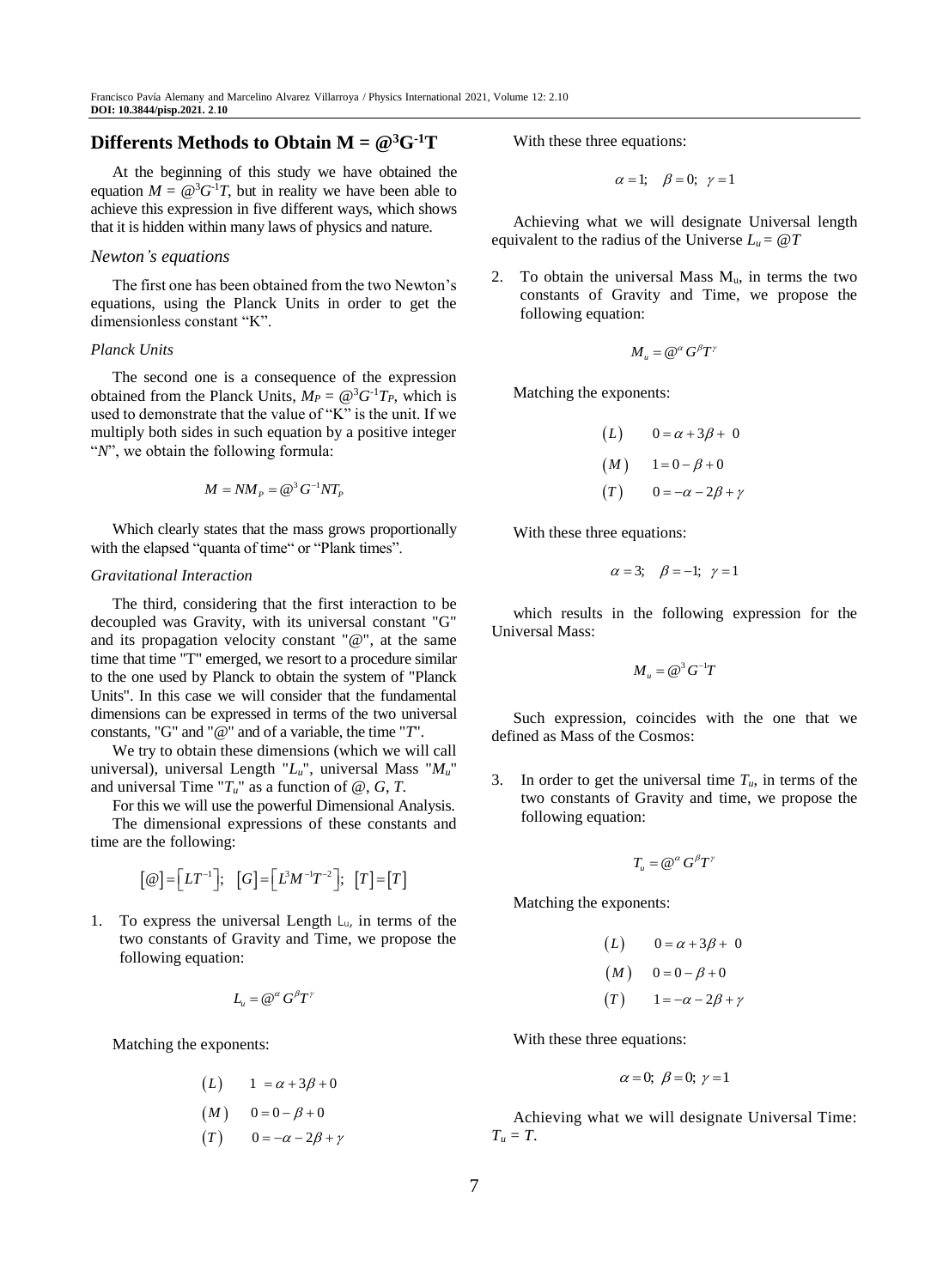#### *Energy Associated with Gravity*

The fourth, from the energy associated with the gravity of the Cosmos. Using the Planck units, expressed in terms of @:

$$
M_{p} = \sqrt{\frac{\hbar \omega}{G}}; T_{p} = \sqrt{\frac{\hbar G}{\omega s}}; L_{p} = \sqrt{\frac{\hbar G}{\omega s}}
$$

In the Planck Time: we could consider the Cosmos as a sphere with a radius of the Planck Length "*LP*", equivalent to the Planck Time multiplied by the propagation velocity of gravity  $@: L_P = @T_P$ .

The equivalent energy of the Planck Mass is:

$$
E_P = M_P \otimes^2; \quad E_P = \sqrt{\frac{\hbar \otimes^5}{G}}.
$$

Since the energy associated with gravity "*G*.*E*" inside a sphere of radius "*R*" and total mass "*M*" is:

 $G.E. = -GM^2/R$  we obtain:

$$
G.E_{\tau_{IP}} = -GM_{P}^{2}/L_{P}; \ G.E_{\tau_{IP}} = -G\frac{\hbar \omega}{\sqrt{\frac{\hbar G}{M_{\odot}}}}; \ G.E_{\tau_{IP}} = -\sqrt{\frac{\hbar \omega^{5}}{G}}
$$

The energy associated with gravity in the Planck Time, has the same value with opposite sign, as the equivalent energy of the Planck Mass. In consequence, the total energy of the Cosmos in the Planck time is null.

Nowadays: If the total energy of the system in the Planck time was null, why shouldn't it still be null nowadays? This hypothesis has been stated by several cosmologists, although it has not been proved yet.

And similarly, to what we have seen in the Planck time, it could be assumed that currently, the radius of the Cosmos sphere must be  $R = \omega T$  and the corresponding energy of the mass of the Cosmos should be identical to the energy associated with gravity of any mass with a negative sign, so that the total energy is null.

The equivalent energy "*E*" of the mass-energy of the Cosmos "*M*" is:

 $E = M \omega^2$ 

The energy associated with gravity "G.E." of the Cosmos in order that the total energy is null, should be:

2 2 2 2 3 1 . . . . / ; @ ; . . / @ / @ @ ; @ *G E E G E G M R R T G E G M T G M T M M G T* 

Concluding that the mass of the Cosmos in order to fulfill the condition that the total energy of the Cosmos is zero, it must be formulated by an expression identical to the one already obtained  $M = \omega^3 G^{-1}T$ .

This clarifies that the mass-energy cannot be constant over time, as proposed by the Big Bang model, since gravitational fields are constantly expanding and consequently their energy associated with gravity varies with time as R varies.

#### *Energy Equation*

Finally, the fifth one can be obtained from the energy equation  $E = h v$ :

$$
[E] = [h T^{-1}]
$$
  
\n
$$
[M \otimes^2] = [J \cdot S T^{-1}] (h = J \cdot i = Joules. second = F \cdot L \cdot T = GM^2 L^{-2} \cdot L \cdot T)
$$
  
\n
$$
[M \otimes^2] = [G M^2 L^{-2} L \cdot T \cdot T^{-1}]
$$
  
\n
$$
[\otimes^2] = [G M L^{-1}]
$$
  
\n
$$
[M] = [\otimes^2 G^{-1} \otimes T]
$$
  
\n
$$
[M] = [\otimes^3 G^{-1} T]; \quad M = K \otimes^3 G^{-1} T
$$

The dimensionless constant "K" equals the unit, as it was done in the first case.

Such diversity of procedures that lead to the deduction of the same expression confirms its legitimacy.

## **Dr. Dimitar Valev Calculations**

When we had practically finished our work, we came across a surprise; we found an article by Dr. Dimitar Valev from the Bulgarian Academy of Sciences (Valev, 2012).

Dr. Valev by means of Dimensional Analysis resorted to a similar procedure to the are used by Planck to obtain his units, introducing the constants c, G and H. "H" being the Hubble constant, with which he replaces the reduced Planck Constant "ħ".

In this way he obtains the following equation,  $M =$  $c^3$ */GH*, which allows him to calculate the mass of the present Cosmos.

We must consider that the Hubble Constant "*H*" is inappropriately called "constant" since it varies with time. When expressed in homogeneous units it is simply the inverse of the time of the Cosmos,  $H = 1/T$ , therefore when the Cosmos had half the present time the value of H should be double. Then the equation  $M = c^3/GH$  is identical to  $M = \omega^3 G^{-1}T$ .

Dr. Valev similarly calculates the density of the present Cosmos and obtains that it is proportional to "*H*<sup>2</sup> ", that is inversely proportional to  $T^{2}$ , a value that coincides with the one obtained by us and coherent with the fact that the mass grows proportionally to time while the volume grows proportionally to the cube of time.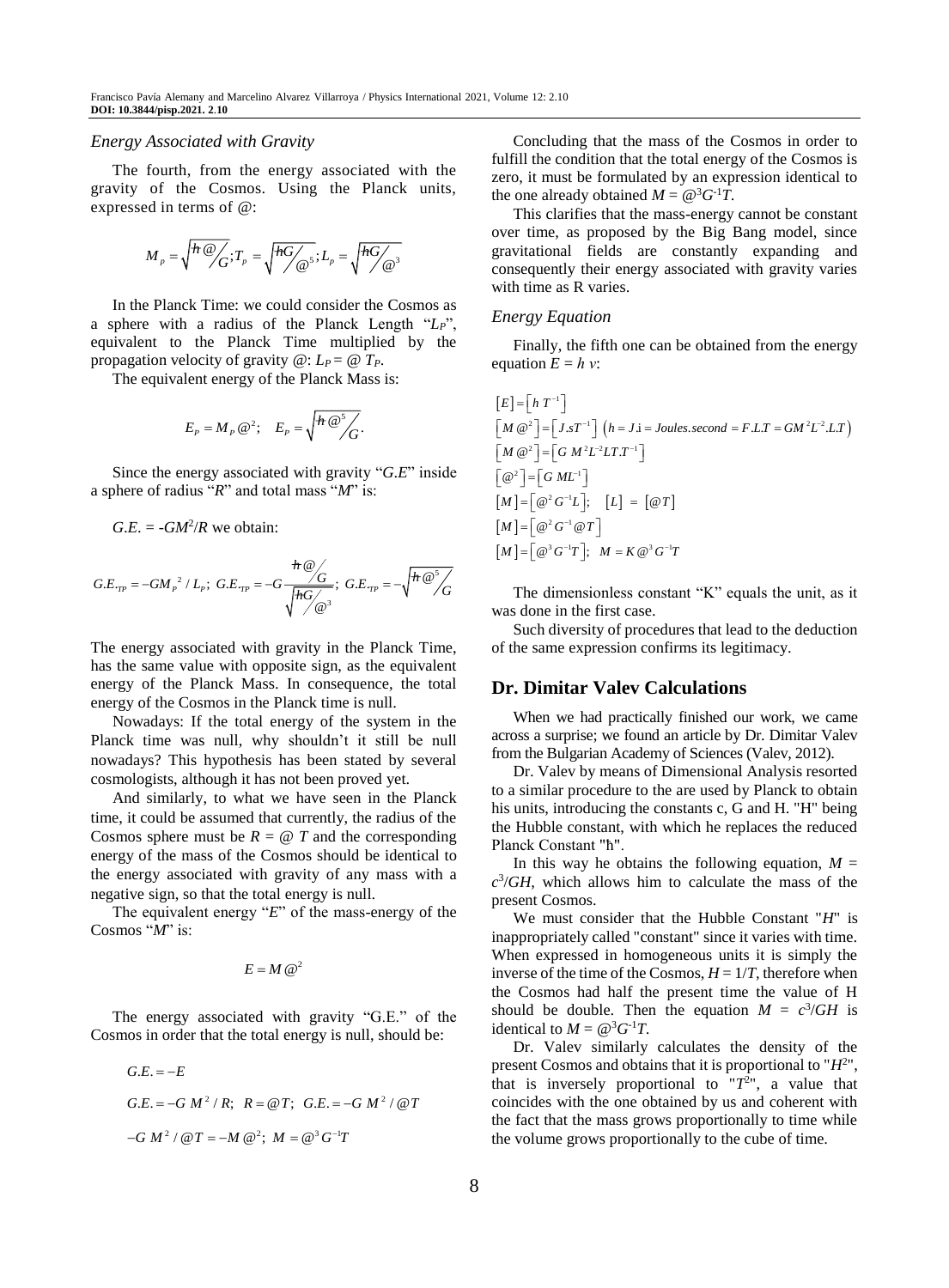We have the impression that Dr. Valev, in this article, treats the Hubble Constant "H" as just another constant, by saying:

*«According to recent cosmology, the Hubble constant "H" slowly decreases with the age of the universe. However, there are indications that other constants, especially the gravitational and fine structure constants, also vary with time. Therefore, the Hubble constant might deserve to be treated on the same level as the other constants».*

Professor Valev has about a dozen publications after the above mentioned in the field of Cosmology, works that were previously unknown to us. In them he continues treating, clarifying and progressing questions related to this subject. For the sake of brevity, we will only refer to two of them, (Valev, 2010; 2013).

# **Conclusion**

Equation  $M = \omega^3 G^{-1}T$  breaks all our schemes.

We stated that matter produces gravitational fields. We have now deduced that gravitational fields produce mass (matter). According to equation 8, the expansion of the Gravitational Field is a counterpart of the creation of mass. Formula 8 shows us how the immense Cosmos is created with a pattern equivalent to a Planck Mass for each unit of Planck Time**,** that is, the mass of 200 000 suns per second.

Since the interaction of gravity anticipated the electromagnetic interaction, the propagation speed of gravitational fields "@" must be considered as the true universal constant in substitution of "c".

Our generation of our entire Cosmos only required a quantum leap, out of which gravity emerged with its constant "*G*" and its propagation speed "@" and also the time "*T*".

The total energy of the Cosmos remains equal to zero regardless of the elapsed time.

The Planck volume should be considered for a sphere of radius *L<sup>P</sup>* and not for a cube of side *LP*, as Planck considered and is typically used to obtain the Planck density.

The simplicity, structure and beauty of expression 8 confirm the correct substitution of "c" with "@".

The diversity of procedures that have led us to derive the expression  $M = \mathcal{Q}^3 G^{-1}T$ , shows us that it is an inherent part of nature and confirms its legitimacy. It is very significant that independently, Dr. Dimitar Valev and we have reached convergent and complementary conclusions, a condition that guarantees that our paths of reflection and work are correct.

We think that Eq. 8 and the constant "@" will open a new and interesting field of research and study related to that which is very large and to the very essence of matter.

#### **Acknowledgments**

We deeply appreciate José Antonio Morales Lladosa and Kevin Alabarta Játiva, for their dedication and good advice that have allowed successive improvements in the text, argumentation, style and presentation. They have ensured that the text has a clear common thread from the beginning to the end.

Likewise, we also thank María García Boronat and Vicente Puig Climent, for their work in translating this document into English and its various preparatory versions.

## **Funding Information**

This publication is directly financed by the authors.

#### **Author's Contributions**

Both authors have jointly developed this study on the slate of the Agrupación Astronómica de la Safor.

#### **Ethics**

The authors will address any ethical issues that may arise after publication of this article.

# **References**

- Abbott, B. P. (2017). Gravitational waves and Gamma-Rays from a binary neutron Star Merger: GW170817 and GRB 170817A. arXiv:1710.05834[astro-ph.HE]
- Conselice, C. J., Wilkinson, A., Duncan, K., & Mortlock, A. (2016). The evolution of galaxy number density at z< 8 and its implications. The Astrophysical Journal, 830(2), 83. doi.org/10.3847/0004-637X/830/2/83
- Deshpande, A., & Yoshida, R. (2019). The deepest recesses of the atom. Scientific American, 320(6), 32-39. https://dialnet.unirioja.es/servlet/articulo?codigo=69 39565
- Fomin, P. I. (1975). Gravitational instability of a vacuum and the cosmological problem. Akademiia Nauk Ukrains koi RSR Dopovidi Seriia Fiziko Matematichni ta Tekhnichni Nauki, 831-835. https://ui.adsabs.harvard.edu/abs/1975DoUkr......831 F/abstract

Fridman. (1922). Sobre la curvatura del espacio. Zeitschrift für Physik. 10,377-386. doi.org/10.1007/BF01332580

Gamow, G. (1970). My World Line: An Informal. Biography. Physics Today 24, 3, 51 (1971); doi.org/10.1063/1.3022626

Guth, A. H. (1999). El universo inflacionario: Ed. Debate Pensamiento. Books ISBN-10: 84-8306-178-3.

Hoyle, F. (1948). A new model for the expanding universe. Monthly Notices of the Royal Astronomical Society, 108(5), 372-382. doi.org/10.1093/mnras/108.5.372